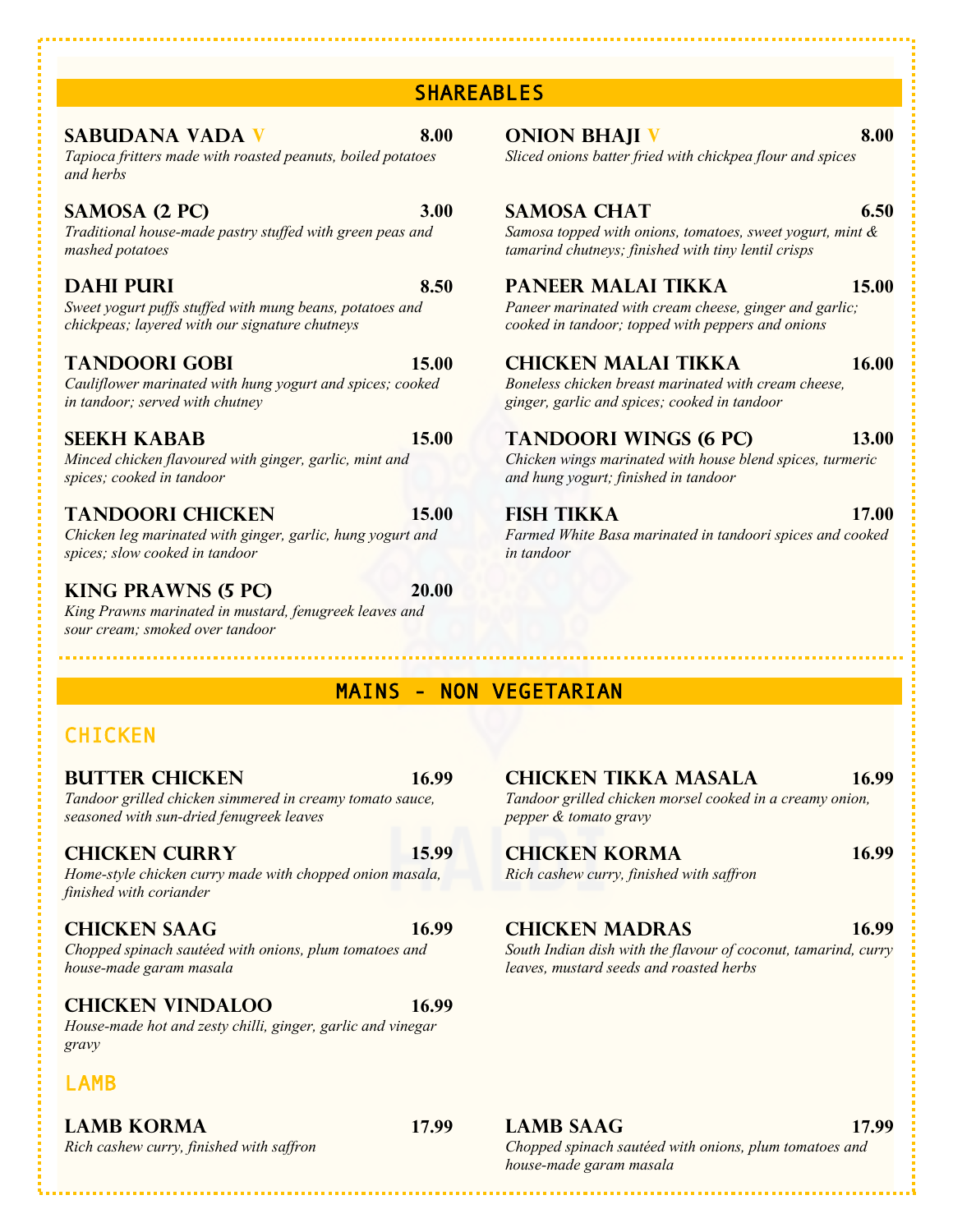*South Indian dish with the flavour of coconut, tamarind, curry leaves, mustard seeds and roasted herbs*

### **LAMB ROGAN JOSH 17.99 LAMB KHEEMA 16.99**

*Lamb marinated overnight with ginger, garlic and hung yogurt; slow cooked with spices, finished with saffron*

### SEAFOOD

*South Indian dish with the flavour of coconut, tamarind, curry leaves, mustard seeds and roasted herbs*

*South Indian dish with the flavour of coconut, tamarind, curry leaves, mustard seeds and roasted herbs*

*Tandoor grilled paneer simmered in creamy tomato sauce, seasoned with sun-dried fenugreek leaves*

*Paneer and chopped spinach sautéed with onions, plum tomatoes and house-made garam masala*

*South Indian dish with the flavour of coconut, tamarind, curry leaves, mustard seeds and roasted herbs*

*Black lentils slow cooked for hours, finished with fresh tomatoes, fenugreek leaves and butter*

*Chickpeas sautéed with fresh ginger, garlic, onions, tomatoes and house blend spices*

### **BAINGAN BHARTA V 13.99**

*Roasted eggplant cooked with house blend garam masala, fresh mint and green peas*

| <b>EGETABLE V</b> | 16  |
|-------------------|-----|
| <b>HICKEN</b>     | 17. |

### **LAMB MADRAS 17.99 LAMB VINDALOO 17.99**

*House-made hot and zesty chilli, ginger, garlic and vinegar gravy*

*Bombay-style minced lamb cooked with onions, whole spices, fresh mint and green peas*

### **FISH MADRAS 16.99 GOAN FISH CURRY 16.99**

*Cooked with curry made with blended spices and finished with coconut milk*

### **SHRIMP MADRAS 19.99 GOAN SHRIMP CURRY 19.99**

*Cooked with curry made with blended spices and finished with coconut milk*

### MAINS - VEGETARIAN

### **PANEER MAKHANI 14.99 PANEER TIKKA MASALA 14.99**

*Tandoor grilled paneer cooked in a creamy onion, pepper & tomato gravy*

### **SAAG PANEER V 14.99 VEGETABLE KORMA V 14.99**

*Mixed vegetables cooked in a rich cashew curry, finished with saffron*

### **VEGETABLE MADRAS V 14.99 VEGETABLE JALFREZI V 14.99**

*Fresh vegetables tossed with roasted spices in a zesty hot sauce*

### **DAL MAKHANI 13.99 DAL TADKA V 13.99**

*Yellow lentils tempered with cumin, garlic, curry leaves and mustard seeds*

## **CHANA MASALA V 13.99 ALOO GOBI V 13.99**

*Potatoes and Cauliflower tossed with roasted spices, chopped tomatoes and onions*

### BIRYANI STUFFED NAAN SERVED WITH RAITA SERVED WITH RAITA

# **VEGETABLE V 16.99 ONION ALOO KULCHA 6.50 CHICKEN 17.99 PANEER CHILLI KULCHA 7.50 LAMB 18.99 CHICKEN TIKKA KULCHA 8.50**